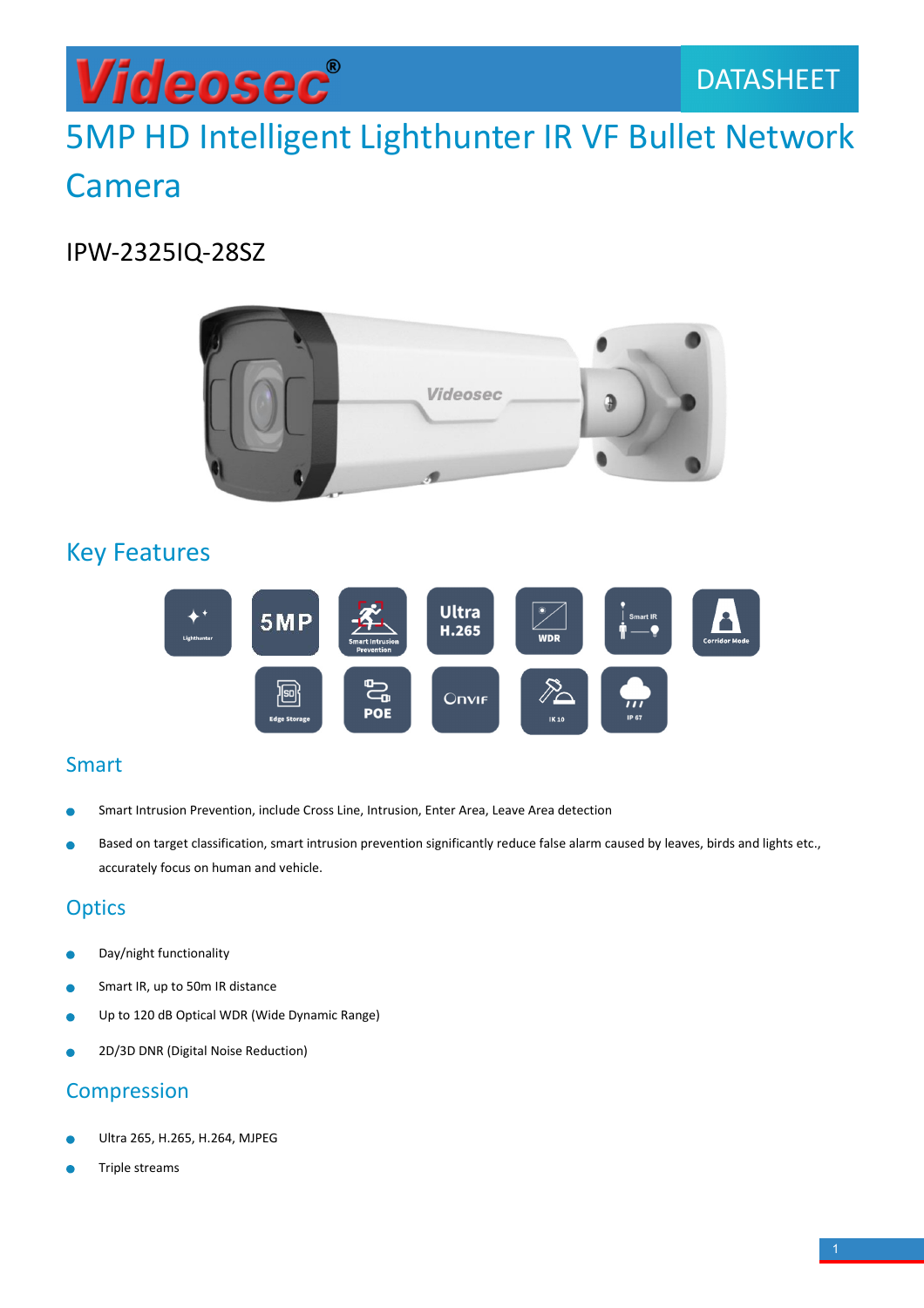

- ROI (Region of Interest)  $\bullet$
- Customized OSD

#### Network

ONVIF conformance ۰

#### **Structure**

- Wide temperature range: -30°C ~ 60°C  $\bullet$
- Wide voltage range of ±25%  $\bullet$
- $\bullet$ IP67
- IK10 vandal resistant  $\bullet$
- 3-Axis ö

### Specifications

|                         | IPW-2325IQ-28SZ                                                                                                                                                           |       |                                  |               |               |                   |              |
|-------------------------|---------------------------------------------------------------------------------------------------------------------------------------------------------------------------|-------|----------------------------------|---------------|---------------|-------------------|--------------|
| Camera                  |                                                                                                                                                                           |       |                                  |               |               |                   |              |
| Sensor                  | 1/2.7", 5.0 megapixel, progressive scan, CMOS                                                                                                                             |       |                                  |               |               |                   |              |
| Lens                    | 2.7 ~ 13.5mm, AF automatic focusing and motorized zoom lens                                                                                                               |       |                                  |               |               |                   |              |
|                         | Detect (m)<br>Lens (mm)                                                                                                                                                   |       |                                  | Observe (m)   | Recognize (m) |                   | Identify (m) |
| <b>DORI Distance</b>    | 2.7                                                                                                                                                                       | 60.8  |                                  | 24.3          | 12.2          |                   | 6.1          |
|                         | 13.5                                                                                                                                                                      | 303.8 |                                  | 121.5<br>60.8 |               |                   | 30.4         |
| Angle of View (H)       | $106.25^{\circ}$ ~ $30.42^{\circ}$                                                                                                                                        |       |                                  |               |               |                   |              |
| Angle of View (V)       | $56.36^{\circ}$ ~ 17.22°                                                                                                                                                  |       |                                  |               |               |                   |              |
| Angle of View (O)       | $110.34^{\circ}$ ~34.18°                                                                                                                                                  |       |                                  |               |               |                   |              |
| Adjustment angle        | Pan: 0° ~ 360°                                                                                                                                                            |       | Tilt: $0^\circ \approx 90^\circ$ |               |               | Rotate: 0° ~ 360° |              |
| Shutter                 | Auto/Manual, 1 ~ 1/100000s                                                                                                                                                |       |                                  |               |               |                   |              |
| Minimum Illumination    | Colour: 0.002Lux (F1.6, AGC ON)<br>OLux with IR on                                                                                                                        |       |                                  |               |               |                   |              |
| Day/Night               | IR-cut filter with auto switch (ICR)                                                                                                                                      |       |                                  |               |               |                   |              |
| Digital noise reduction | 2D/3D DNR                                                                                                                                                                 |       |                                  |               |               |                   |              |
| S/N                     | $>56$ dB                                                                                                                                                                  |       |                                  |               |               |                   |              |
| IR Range                | Up to 50m IR range                                                                                                                                                        |       |                                  |               |               |                   |              |
| Wavelength              | 850nm                                                                                                                                                                     |       |                                  |               |               |                   |              |
| IR On/Off Control       | Auto/Manual                                                                                                                                                               |       |                                  |               |               |                   |              |
| Defog                   | Digital Defog                                                                                                                                                             |       |                                  |               |               |                   |              |
| <b>WDR</b>              | 120dB                                                                                                                                                                     |       |                                  |               |               |                   |              |
| Video                   |                                                                                                                                                                           |       |                                  |               |               |                   |              |
| Video Compression       | Ultra 265, H.265, H.264, MJPEG                                                                                                                                            |       |                                  |               |               |                   |              |
| H.264 code profile      | Baseline profile, Main Profile, High Profile                                                                                                                              |       |                                  |               |               |                   |              |
| Frame Rate              | Main Stream: 5MP (2880*1620), Max 25fps; 4MP (2560*1440), Max 25fps; 3MP (2304*1296), Max 25fps; 1080P<br>(1920*1080), Max 30fps;<br>Sub Stream: D1 (720*576), Max 30fps; |       |                                  |               |               |                   |              |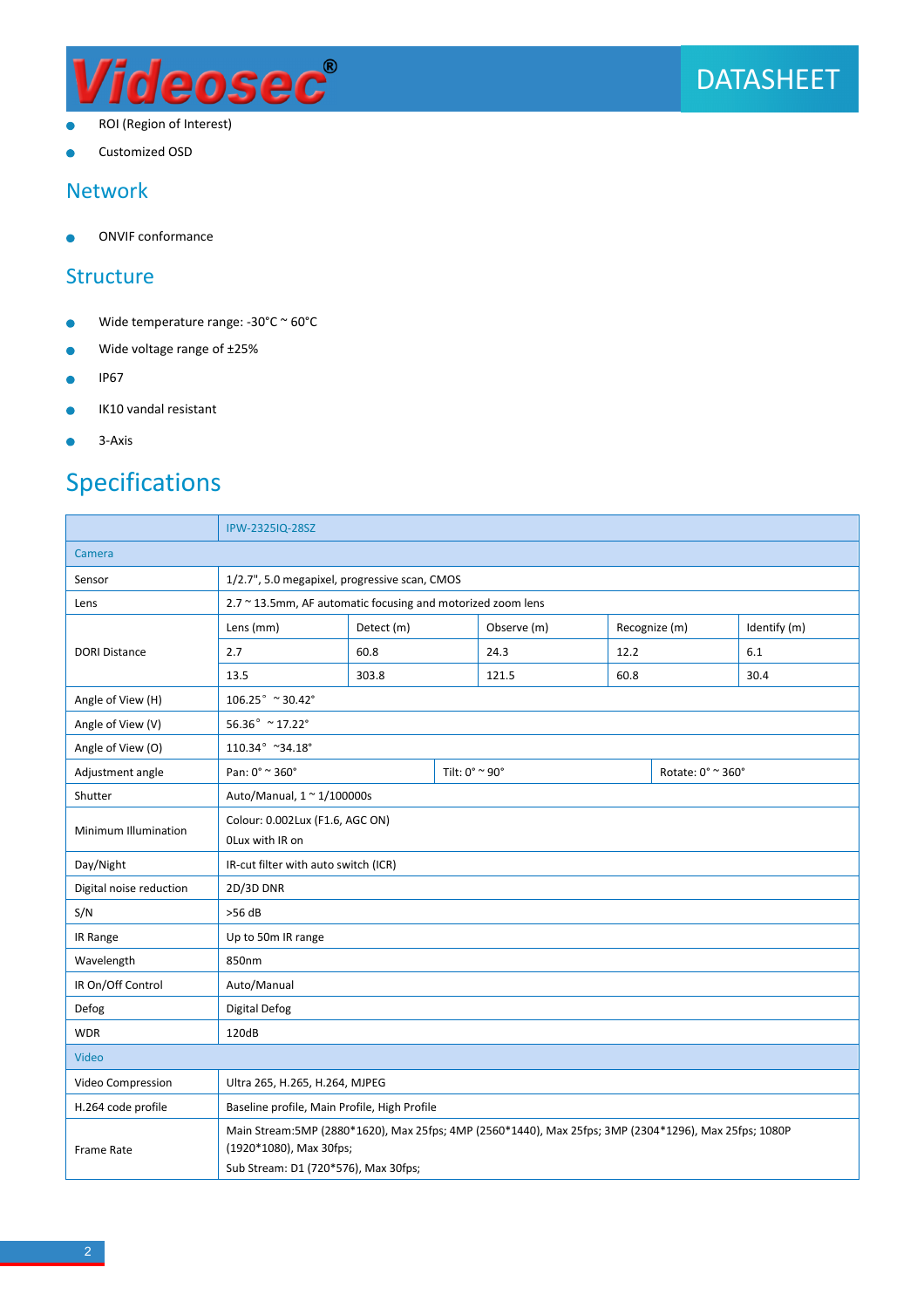## **DATASHEET**

|                          | Third Stream: CIF (352*288), Max 30fps                                                                                       |  |  |  |  |
|--------------------------|------------------------------------------------------------------------------------------------------------------------------|--|--|--|--|
| Video Bit Rate           | 128 Kbps~16 Mbps                                                                                                             |  |  |  |  |
| 9:16 Corridor Mode       | Supported                                                                                                                    |  |  |  |  |
| OSD                      | Up to 8 OSDs                                                                                                                 |  |  |  |  |
| Privacy Mask             | Up to 4 areas                                                                                                                |  |  |  |  |
| ROI                      | Up to 8 areas                                                                                                                |  |  |  |  |
| <b>Motion Detection</b>  | Up to 4 areas                                                                                                                |  |  |  |  |
| Image                    |                                                                                                                              |  |  |  |  |
| White Balance            | Auto/Outdoor/Fine Tune/Sodium Lamp/Locked/Auto2                                                                              |  |  |  |  |
| Digital noise reduction  | 2D/3D DNR                                                                                                                    |  |  |  |  |
| Smart IR                 | Support                                                                                                                      |  |  |  |  |
| Flip                     | Normal/Vertical/Horizontal/180°/90°Clockwise/90°Anti-clockwise                                                               |  |  |  |  |
| Dewarping                | Supported                                                                                                                    |  |  |  |  |
| <b>HLC</b>               | Supported                                                                                                                    |  |  |  |  |
| <b>BLC</b>               | Supported                                                                                                                    |  |  |  |  |
| Audio                    |                                                                                                                              |  |  |  |  |
| <b>Audio Compression</b> | G.711                                                                                                                        |  |  |  |  |
| Suppression              | Supported                                                                                                                    |  |  |  |  |
| Sampling Rate            | 8KHZ                                                                                                                         |  |  |  |  |
| <b>Storage</b>           |                                                                                                                              |  |  |  |  |
| <b>Edge Storage</b>      | Micro SD, up to 256GB                                                                                                        |  |  |  |  |
| Network Storage          | ANR, NAS(NFS)                                                                                                                |  |  |  |  |
| <b>Smart</b>             |                                                                                                                              |  |  |  |  |
| Smart intrusion          | Cross Line, Intrusion, Enter Area, Leave Area detection;                                                                     |  |  |  |  |
| Prevention               | Based on target classification, accurately focus on human and vehicle                                                        |  |  |  |  |
| <b>Basic Detection</b>   | Motion detection, Tampering alarm, Audio Detection                                                                           |  |  |  |  |
| <b>General Function</b>  | Watermark, IP Address Filtering, Tampering Alarm, Access Policy, ARP Protection, RTSP Authentication, User<br>Authentication |  |  |  |  |
| <b>Network</b>           |                                                                                                                              |  |  |  |  |
| Protocols                | IPv4, IGMP, ICMP, ARP, TCP, UDP, DHCP, RTP, RTSP, RTCP, DNS, DDNS, NTP, FTP, UPnP, HTTP, HTTPS, SMTP, SSL, SNMP              |  |  |  |  |
| Compatible Integration   | ONVIF (Profile S, Profile G, Profile T), API                                                                                 |  |  |  |  |
| Client                   | GuardStation                                                                                                                 |  |  |  |  |
|                          | GuardView                                                                                                                    |  |  |  |  |
|                          | GuardLive                                                                                                                    |  |  |  |  |
| Web Browser              | Plug-in required live view: IE9+, Chrome 41 and below, Firefox 52 and below                                                  |  |  |  |  |
|                          | Plug-in free live view: Chrome 57.0+, Firefox 58.0+, Edge 16+, Safari 11+                                                    |  |  |  |  |
| Interface                |                                                                                                                              |  |  |  |  |
| Audio I/O                | 1 Input: impedance 35kΩ; amplitude 2V [p-p]                                                                                  |  |  |  |  |
|                          | 1 Output: impedance 600 $\Omega$ ; amplitude 2V [p-p]                                                                        |  |  |  |  |
| Alarm I/O                | 1/1                                                                                                                          |  |  |  |  |
| Network                  | 1 RJ45 10M/100M Base-TX Ethernet                                                                                             |  |  |  |  |
| <b>Certifications</b>    |                                                                                                                              |  |  |  |  |
|                          |                                                                                                                              |  |  |  |  |
|                          | CE: EN 60950-1                                                                                                               |  |  |  |  |
| Certifications           | UL: UL60950-1<br>FCC: FCC Part 15                                                                                            |  |  |  |  |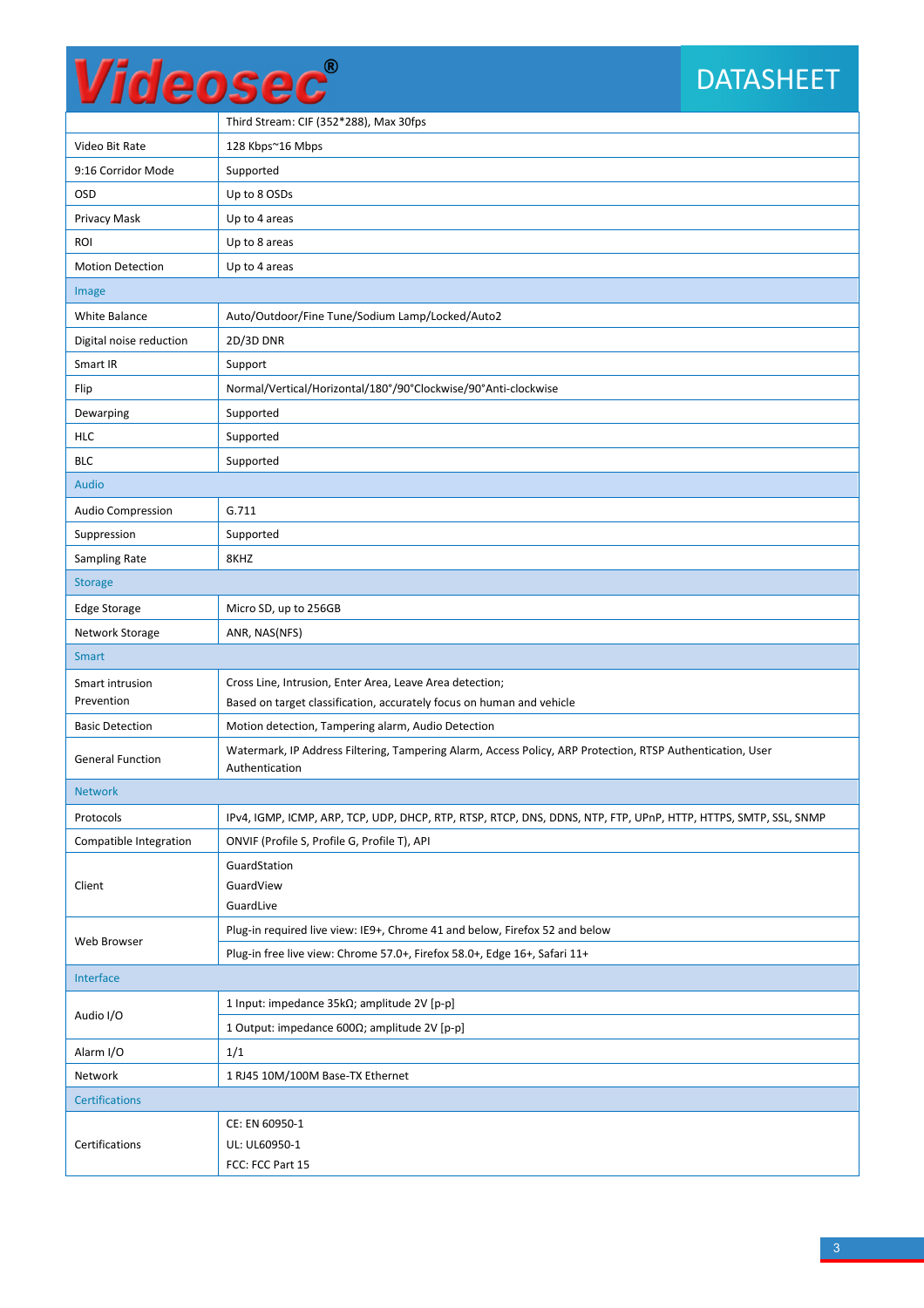## DATASHEET

General

| uunu                               |                                                  |  |  |  |
|------------------------------------|--------------------------------------------------|--|--|--|
| Power                              | DC 12V±25%, PoE (IEEE 802.3af)                   |  |  |  |
|                                    | Power consumption: Max 8.0 W                     |  |  |  |
| Dimensions $(L \times W \times H)$ | $245 \times 86 \times 72$ mm                     |  |  |  |
| Net Weight                         | $0.92$ <sub>kg</sub>                             |  |  |  |
| Material                           | Metal                                            |  |  |  |
| <b>Working Environment</b>         | -30°C ~ 60°C, Humidity: ≤95% RH (non-condensing) |  |  |  |
| <b>Storage Environment</b>         | -30°C ~ 60°C, Humidity: ≤95% RH (non-condensing) |  |  |  |
| Surge Protection                   | 6KV                                              |  |  |  |
| Ingress Protection                 | <b>IP67</b>                                      |  |  |  |
| Vandal Resistant                   | <b>IK10</b>                                      |  |  |  |
| <b>Reset Button</b>                | N\A                                              |  |  |  |

## **Dimensions**